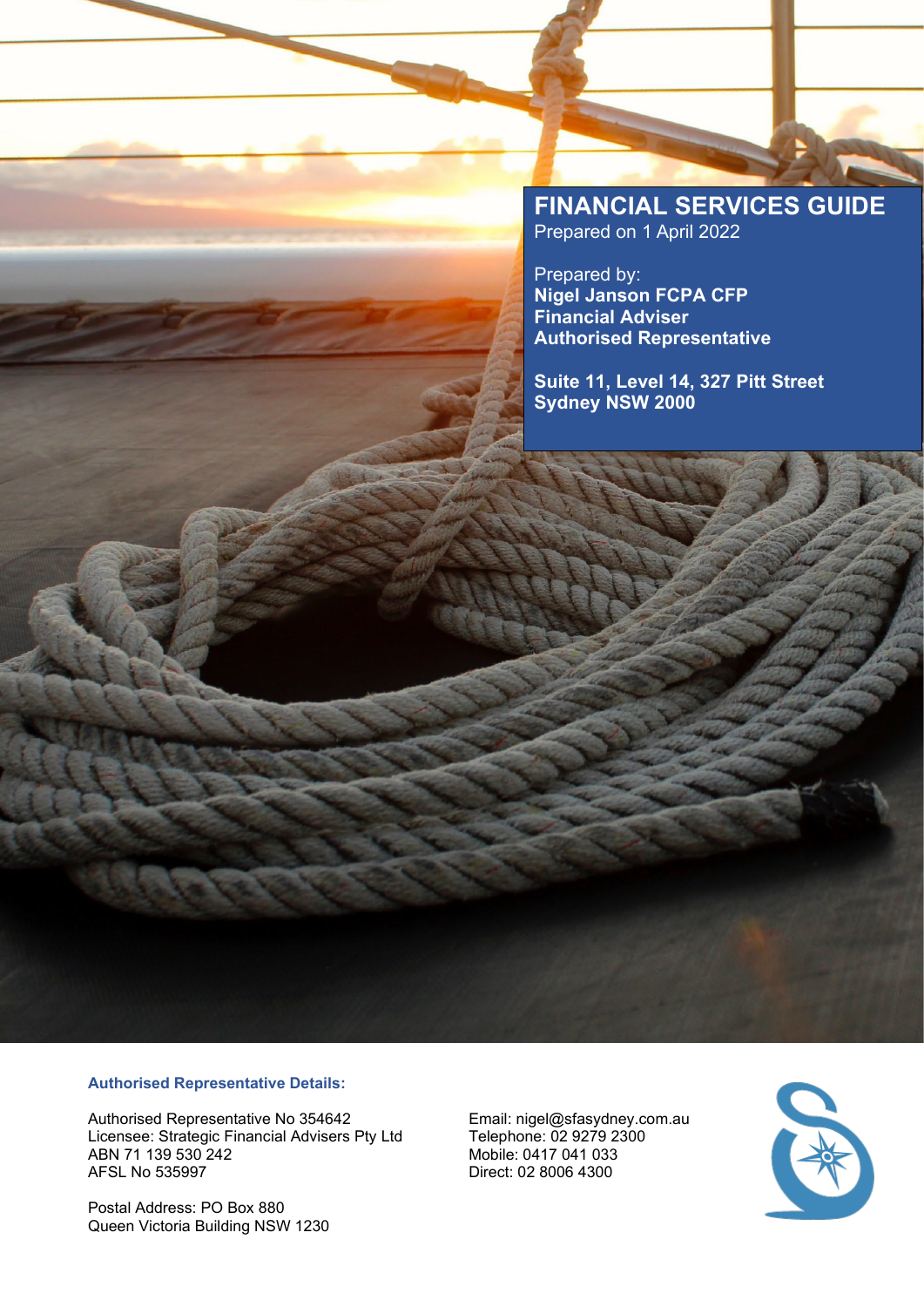## **About this Financial Services Guide**

This Financial Services Guide (FSG) is issued by Strategic Financial Advisers Pty Ltd. Under section 941A & 941D of the Corporations Act 2001 we are required to give an FSG to any retail client that we are likely to provide financial services to before those services are provided.

The information in this FSG is provided to help you decide whether to use our services. As a client, or potential client of Strategic Financial Advisers Pty Ltd, you have the right to ask us about our service, the type of advice we give you, and what we expect to be paid for giving that advice and/or service. You also have the right to know what you can do if you have a complaint about our services. The distribution of this FSG has been authorised by Strategic Financial Advisers Pty Ltd, the licensee.

## **How we provide our services**

We are required to collect sufficient information from you before we make recommendations regarding financial products. Your adviser will ask you to complete a Client Data Collection & Risk Profile document before providing any services to you. Your adviser may also collect copies of statements for any existing Financial Products that you own.

You may choose to elect not to provide information to your adviser. In this case there is a risk that the advice given may be inappropriate for you and your adviser will explain this to you and may require you to sign an acknowledgement of this.

We will only recommend a financial product to you after considering its suitability based on your individual investment objectives, financial situation and needs. Our advisory service will include ongoing reviews of your financial situation, your progress towards achieving your goals, your portfolio performance, insurance needs and any new goals or objectives you may have.

We will provide you with a Statement of Advice (SOA) whenever we give advice that is likely to influence your decisions regarding the acquisition or disposal of financial products and takes into account your objectives, financial situation and needs. The SOA will contain the advice, the basis on which it is given and information about fees, commissions and associations which may have influenced the provision of the advice.

In the event we make a recommendation of a particular financial product (other than securities), we will also provide you with a Product Disclosure Statement containing information about the product, which will enable you to make an informed decision in relation to purchasing that product.

It is important that you read all of the documents that are provided to you so that you can make an informed decision regarding accepting our recommendations and advice.

## **Lack of Independence**

Strategic Financial Advisers Pty Ltd is not independent, impartial or unbiased because we receive commissions for the advice we provide on life risk insurance products.

# **Who is your adviser?**

*Your adviser is Nigel Janson, an Authorised Representative of Strategic Financial Advisers Pty Ltd.* 

Nigel has a Bachelor of Commerce in Accounting from the University of Canberra, a Diploma of Financial Planning from Deakin University and a Masters of Business Administration (Executive) from the Australian Graduate School of Management (University of Sydney & UNSW).

Nigel is qualified as a Certified Practicing Accountant (in public practice) and a Certified Financial Planner. He is a Fellow of CPA Australia and a practitioner member of the Financial Planning Association.

Nigel has over 20 years of experience in accounting, financial planning and stockbroking. He has experience in providing advice on a wide range of financial products including life insurance, managed funds, listed securities, margin lending and superannuation.

Nigel passed the FASEA Financial Adviser Exam on 20 June 2019. He also passed Ethics & Professionalism in Financial Advice on 19 December 2019. Nigel is fully qualified under the FASEA Education Standard.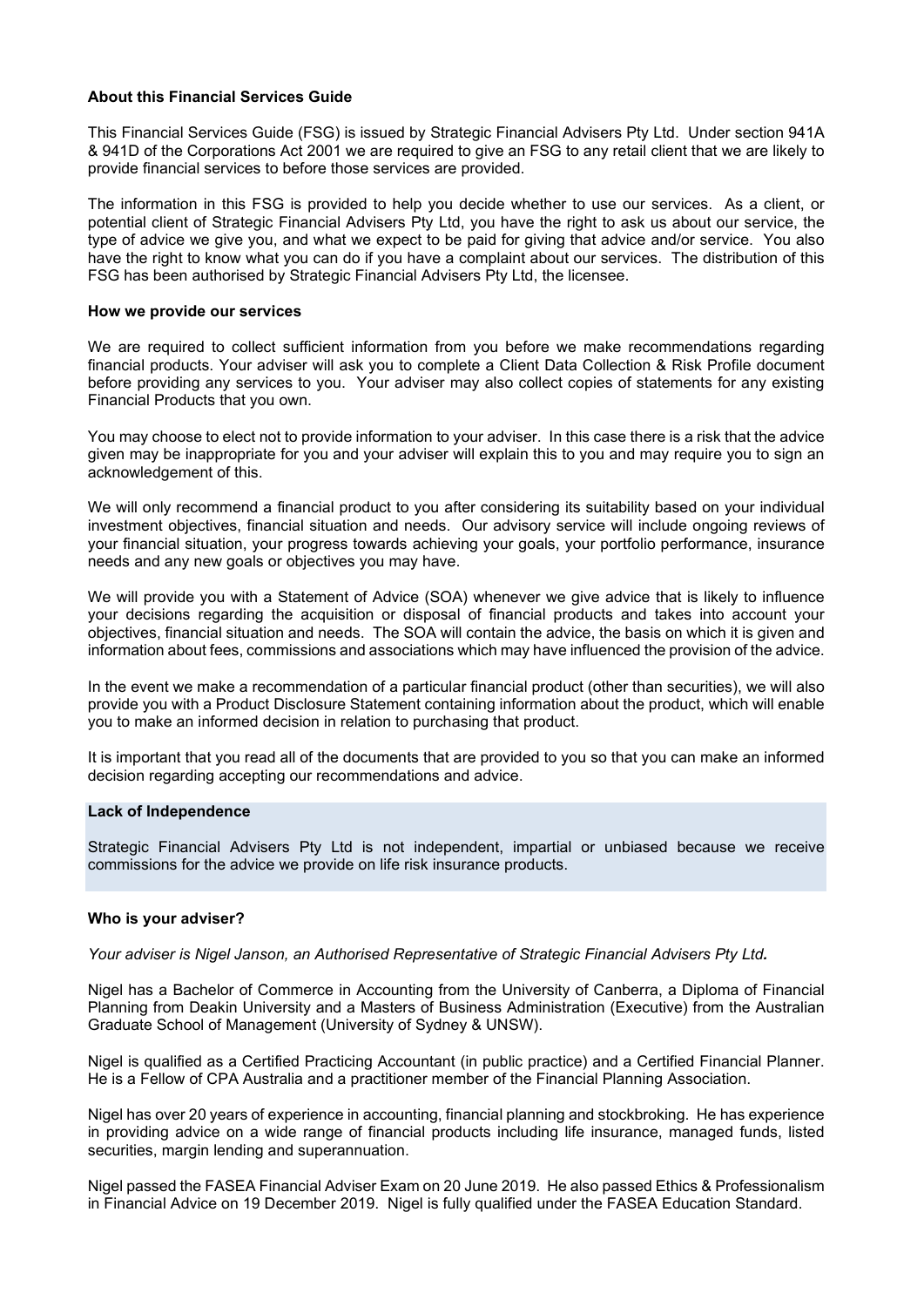# **About our services**

We are not offering get rich quick schemes or attempting the impossible quest of finding the "best" performing investments. What we offer are a suite of services designed to organise your finances, simplify your life and protect you from as many potential financial disasters as we can. Along the way we will set you on a path to eventual financial independence.

We provide advice in the following areas:

- Cashflow planning.
- Superannuation.
- Insurance & risk management.
- Investment Portfolio Asset Allocation.

# **Our goal is to help you get your entire financial house in order and keep it that way, forever.**

For most clients this will require 1-3 meetings per year.

## **About our Licence**

Our Australian Financial Services Licence authorises us to provide financial product advice on and deal in the following classes of products:

- (A) deposit and payment products limited to:
	- (1) basic deposit products;
	- (2) deposit products other than basic deposit products;
- (B) debentures, stocks or bonds issued or proposed to be issued by a government;
- (C) life products including:
	- (1) investment life insurance products as well as any products issued by a Registered Life Insurance Company that are backed by one or more of its statutory funds; and
	- (2) life risk insurance products as well as any products issued by a Registered Life Insurance Company that are backed by one or more of its statutory funds;
- (D) interests in managed investment schemes including:
	- (1) investor directed portfolio services;
- (E) retirement savings accounts ("RSA") products;
- (F) securities;
- (G) standard margin lending facility; and
- (H) superannuation;

To retail and wholesale clients.

# **Taxation, Legal, Credit, Real Estate & General Insurance Advice**

We have a team of experts to provide advice on all of your financial affairs.

Due to licencing requirements some of these experts are not directly employed by us.

The services that are provided by outside experts are:

- 1. Tax Agent Services
- 2. Legal Services
- 3. Credit Services (all loans except for Margin Loans)
- 4. Real Estate Advice
- 5. General Insurance

The provision of these services is separate from the provision of our services and additional charges will apply.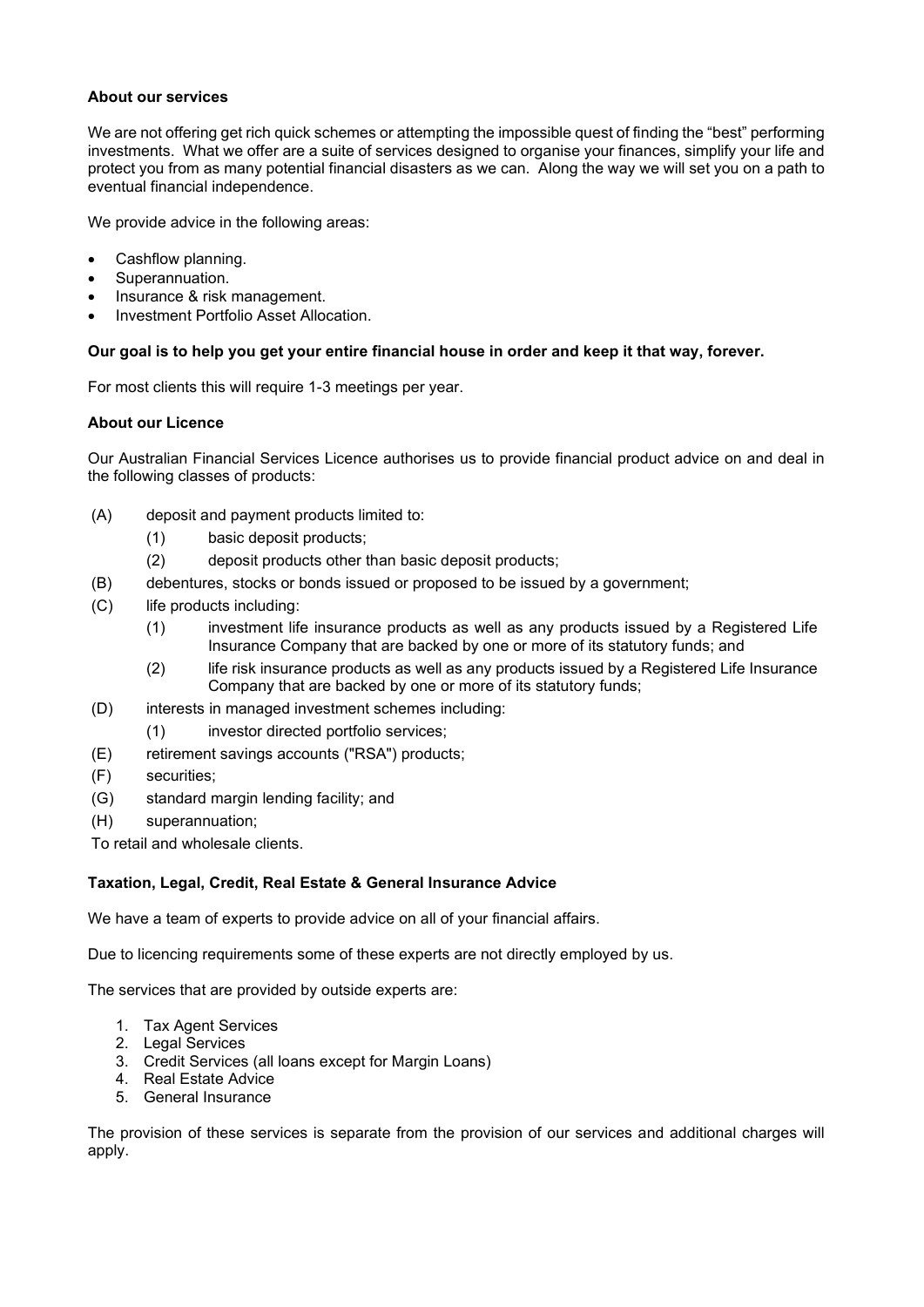## **How will you pay for the service provided?**

We offer a fee based financial advisory service.

For preparation of a comprehensive Financial Plan (Statement of Advice) we may charge up to \$5,500 (including GST). This fee is payable on completion of the work.

If we have recommended an investment portfolio, we may charge a flat fee of up to \$5,500 (including GST) for implementation of our Advice.

We can charge on an hourly basis for initial or one-off services if you do not require a comprehensive plan. The hourly rates are: Director/Financial Adviser \$440, Paraplanner \$165, Administration staff \$110.

For clients who wish to sign up to our comprehensive Financial Planning Service we charge either a flat monthly fee ranging from \$275 to \$1,100 or a percentage fee of up to 1.10% per annum depending on the level of service required.

Payments can be debited from your investment portfolio, bank account or credit card.

The ongoing fees are tax deductible and we provide a Fee Disclosure Statement and service renewal agreement every 12 months.

## **How much commission will we receive?**

For insurance products we receive initial commission of up to 66% Upfront Commission and/or Ongoing Commission of up to 22% of your annual premium. This is paid by insurance product providers whose products we recommend to you.

For example, for an insurance product with an annual premium of \$2,000, where the issuer pays us an upfront commission of 66%, I will receive \$1,320. The issuer will also pay me 22% of the annual premium as ongoing commission for as long as you hold the product. Assuming an annual premium of \$2,000, this equates to \$440 per year.

We will advise you of the actual fees, commission and benefits that we will receive for recommending financial products to you when we make those recommendations.

### **Can I opt out of paying ongoing advice fees?**

You can opt out of paying ongoing advice fees at any time. You must provide written notice of cancellation of the service and it may take up to 30 days for the cancellation to take effect.

For clients who receive ongoing service you will be required to opt in to continue your service every year. If you do not opt into the service you will no longer be charged the adviser service fee and those services will cease. You will continue to be charged Administration and Investment management fees.

If you opt out of our ongoing fee you may request one-off advice in future however we will not be under any obligation to provide any further services to you.

### **What should you know about any risks of the investments or investment strategies we recommend to you?**

Any significant risks associated with any of our recommendations will be explained and discussed with you and will be fully detailed in your Statement of Advice. If at any time you are unclear about the risks you may be taking, you should discuss them with us before you implement any recommendation.

### **What happens if you specifically request an investment not recommended by your adviser?**

If you specifically request to purchase an investment not on the Recommended list, your adviser can offer an execution only service. Before such a service can be provided you must give your adviser written confirmation of your understanding under which this service is sought.

If we are not be able to fulfil your requests, we will refer you to an appropriate specialist.